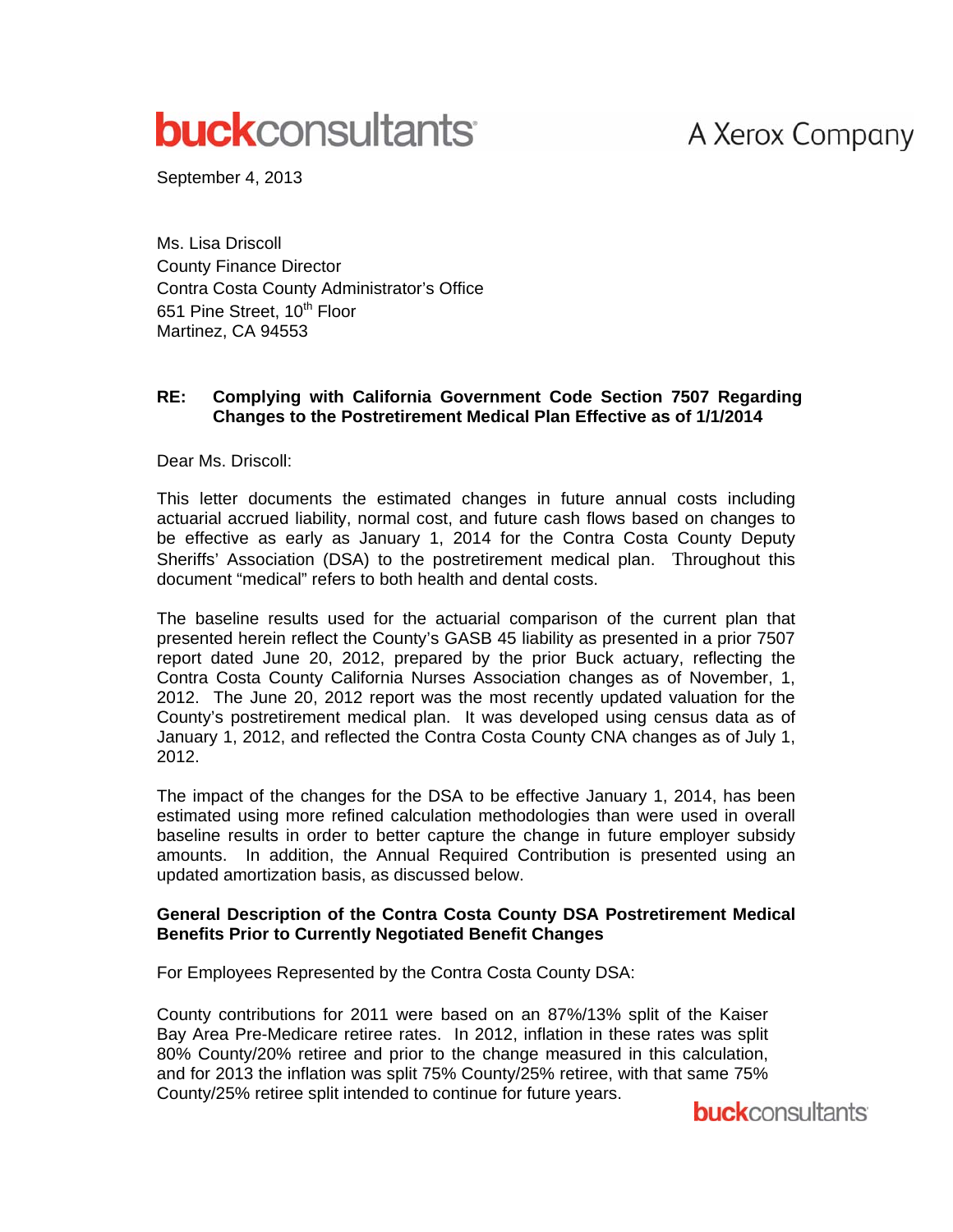#### **Baseline Valuation Results Before Plan Changes**

Table 1 summarizes the Actuarial Accrued Liability (AAL) as of January 1, 2012, as calculated for all participants under the current benefit schedule. The AAL is defined as the actuarial present value of benefits attributed to employee service rendered up to a particular date.

The table also shows the Normal Cost (NC), which is the amount of benefit to be earned by the active employees for service in calendar year 2012.

#### Table 1 CCC Postemployment Health Benefits Plan Actuarial Accrued Liability and Normal Cost as of January 1, 2012

| <b>Before Plan Changes</b> | <b>Actuarial Accrued Liability</b><br>at a 6.32%<br><b>Discount Rate</b> | <b>Normal Cost</b><br>at a 6.32%<br>Discount Rate |  |
|----------------------------|--------------------------------------------------------------------------|---------------------------------------------------|--|
| <b>Active Employees</b>    | \$432,153,000                                                            | \$27,209,000                                      |  |
| <b>Retirees</b>            | 594,915,000                                                              | 0                                                 |  |
| Total                      | \$1,027,068,000                                                          | \$27,209,000                                      |  |

GASB Statement 45 requires the calculation of an Annual Required Contribution (ARC) consisting of the Normal Cost and a not greater than 30 year amortization of the Unfunded Actuarial Accrued Liability (UAAL). The UAAL is the Actuarial Accrued Liability (AAL) less any assets held for the plan.

Table 2 on the following page shows the calculated ARC for the fiscal year ending in 2012 under the current health benefit plan using the 6.32% discount rate assumption, and updated amortization basis.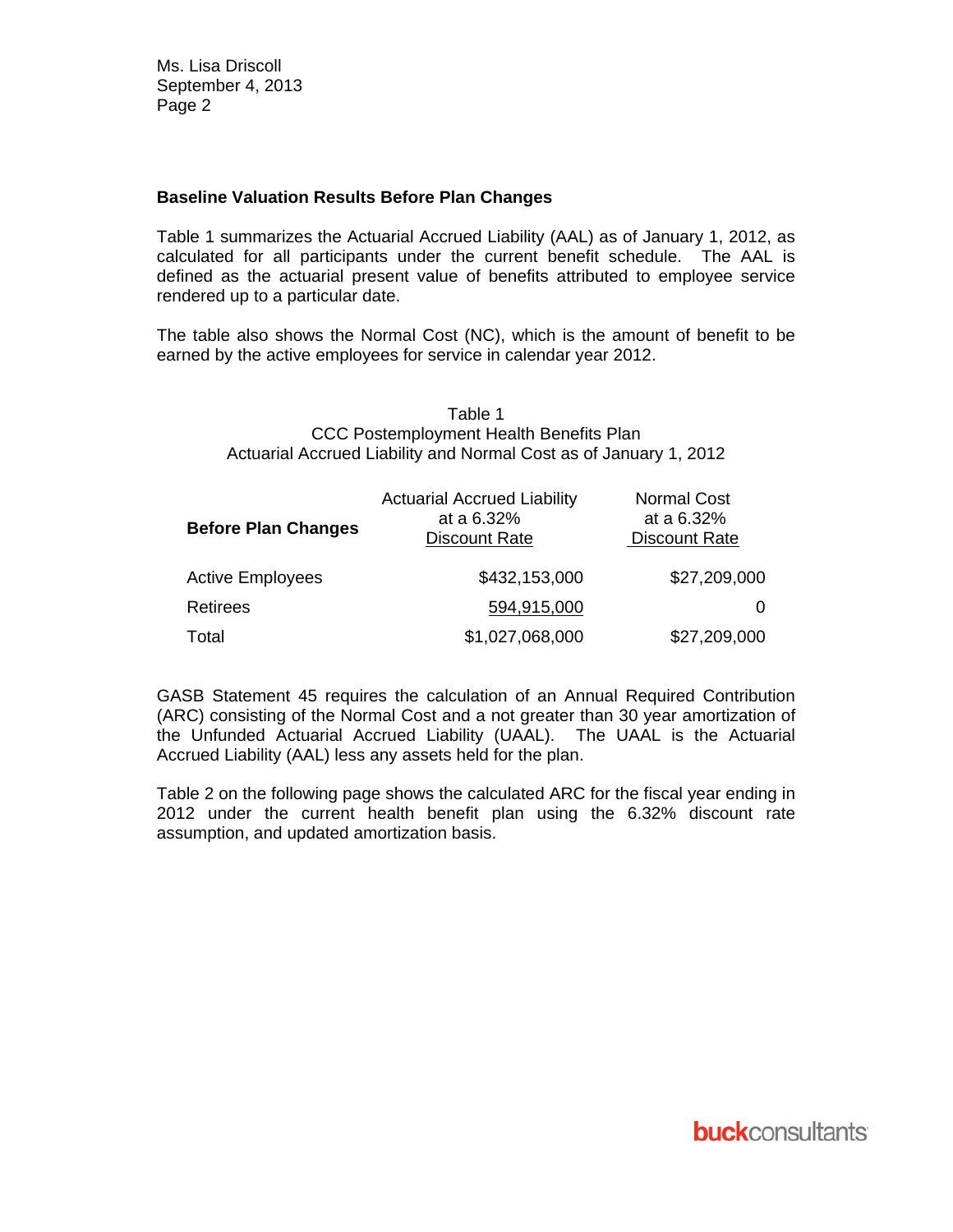Ms. Lisa Driscoll September 4, 2013 Page 3

#### Table 2 CCC Postemployment Health Benefits Plan Annual Required Contribution for Fiscal Year Ending 2012

| <b>Before Plan Changes</b><br><b>Total AAL</b>                                                          | \$1,027,068,000                            |
|---------------------------------------------------------------------------------------------------------|--------------------------------------------|
| Assets*                                                                                                 | 65,491,000                                 |
| <b>UAAL</b>                                                                                             | \$961,577,000                              |
| <b>Annual Required Contribution</b><br><b>Normal Cost</b><br>30 Year Amortization of UAAL<br><b>ARC</b> | \$27,209,000<br>43,342,000<br>\$70,551,000 |

\* Assets as of 1/1/2012

The baseline amounts above reflect the liability associated with the subsidization of retiree premiums by active employees as required by GASB 45. This subsidization occurs in the Contra Costa County sponsored medical benefits because the under age 65 medical costs for retirees are much higher than for active employees at the same ages, but the retiree premium rates are the same as the active rates due to pooling of the costs in the underwriting process. According to the baseline calculations from the prior 7507 report dated June 20, 2012, approximately \$111 million of the liability is caused by this rate subsidy, or 10.8% of the total liability under the 6.32% discount rate assumption.

The calculation does not reflect any subsidization for retirees who participate in the CalPERS health care program, where we have determined that that the CalPERS would offer the same premium rate if only the Contra Costa County non-Medicareeligible retirees were covered under the CalPERS arrangement. The calculation also does not reflect any subsidization for dental premium costs which do not vary significantly by age.

Table 3 below shows the updated ARC for the fiscal year ending in 2012 under the new health benefit provisions to begin as early as January 1, 2014, for employees represented by the Contra Costa County DSA using the same 6.32% discount rate assumption and updated amortization basis.

Here is a brief summary of the Contra Costa County DSA changes:

#### **Retired Employees**

• Premium Cost Sharing. Effective January 1, 2014, the County will pay a monthly premium subsidy for each health plan that is equal to the actual dollar monthly premium subsidy that is paid by the County as of November 30, 2013. In addition, if there is an increase in the monthly premium charged

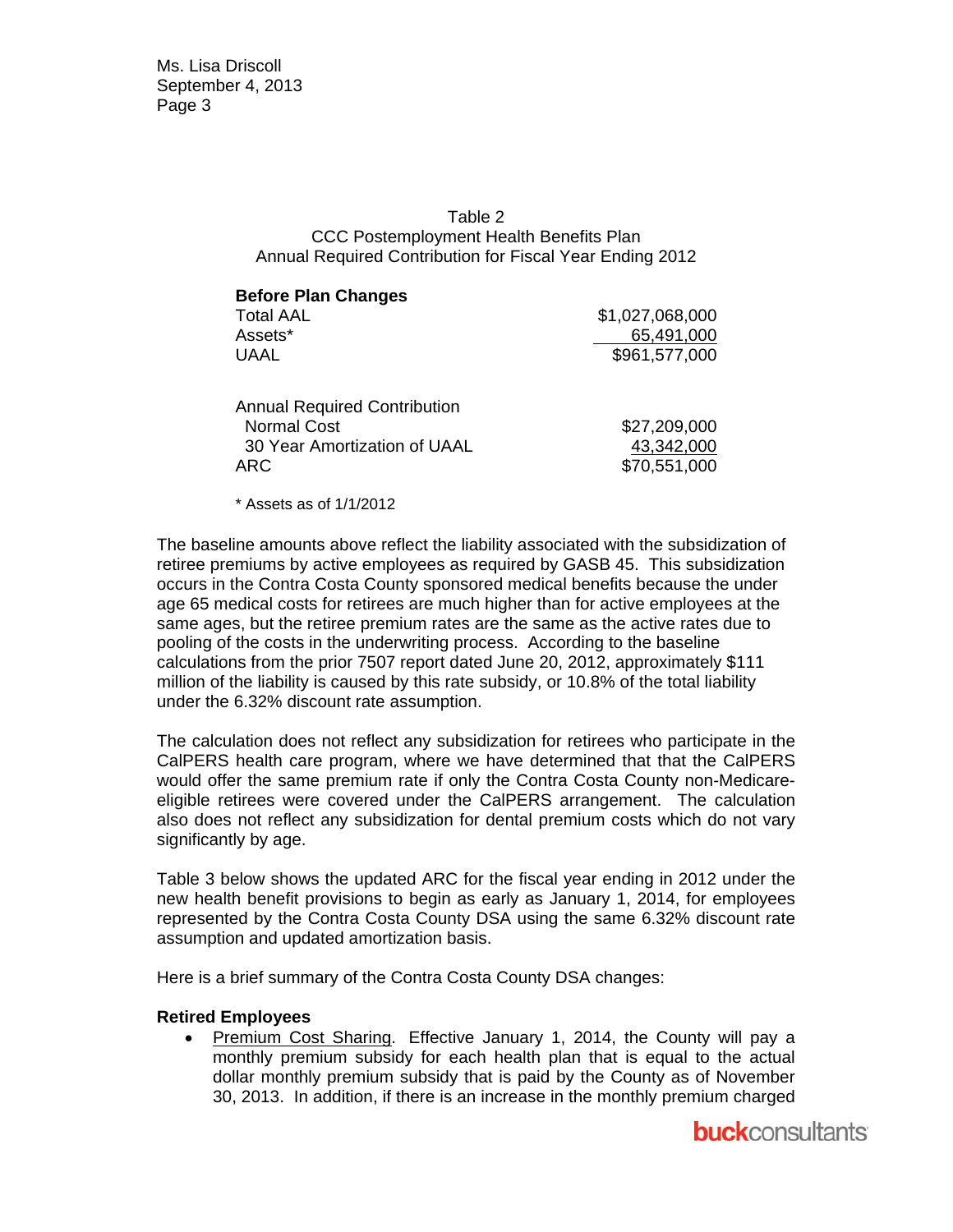Ms. Lisa Driscoll September 4, 2013 Page 4

> by a particular health plan for 2014 and for each year thereafter, the County and the employee will each pay fifty percent of the monthly premium increase that is above the previous year's plan premium.

- Delta, and PMI Delta Care. Beginning on January 1, 2014, the County will pay a monthly dental premium subsidy for each dental plan that is equal to the actual dollar monthly premium subsidy that is paid by the County for 2013. If there is an increase in the premium charged by a dental plan for 2014, the County and the employee will pay fifty percent (50%) of the increase. For each calendar year thereafter, the County and the employee will each pay fifty percent (50%) of the premium increase that is above the 2013 plan premium.
- Dental Only. Beginning on January 1, 2014, the County will pay a monthly dental premium subsidy for each dental plan that is equal to the actual dollar monthly premium subsidy that is paid by the County for 2013. If there is an increase in the premium charged by a dental plan for 2014, the County and the employee will pay fifty percent (50%) of the increase. For each calendar year thereafter, the County and the employee will each pay fifty percent (50%) of the premium increase that is above the 2013 plan premium.

Table 3

CCC Postemployment Health Benefits Plan Annual Required Contribution for Fiscal Year Ending 2012

| <b>After Plan Changes</b><br><b>Total AAL</b><br>Assets*<br><b>UAAL</b>                          | \$1,006,096,000<br>65,491,000<br>\$940,605,000 |
|--------------------------------------------------------------------------------------------------|------------------------------------------------|
| <b>Annual Required Contribution</b><br><b>Normal Cost</b><br>30 Year Amortization of UAAL<br>ARC | \$26,251,000<br>42,396,000<br>\$68,647,000     |

\* Assets as of 1/1/2012

The plan changes for the Contra Costa County DSA created a **\$20,972,000** or **2.04%** decrease in the Actuarial Accrued Liability (AAL), and a **\$1,904,000** or **2.70%** decrease in the calculated ARC using amortization based on 4.0% payroll growth. Future valuation results will change with demographic and cost updates, but these changes to the most recent valuation as of January 1, 2012, do accurately measure the magnitude and direction of the plan change costs.

In undiscounted cash flow terms there will be changes in cash costs for the County as early as the January 1, 2014, calendar year for the postretirement medical plan based on these plan changes. The first 2-year total cash differential from the plan change beginning in calendar 2014 is about a \$931,000 increase, while the 25-year

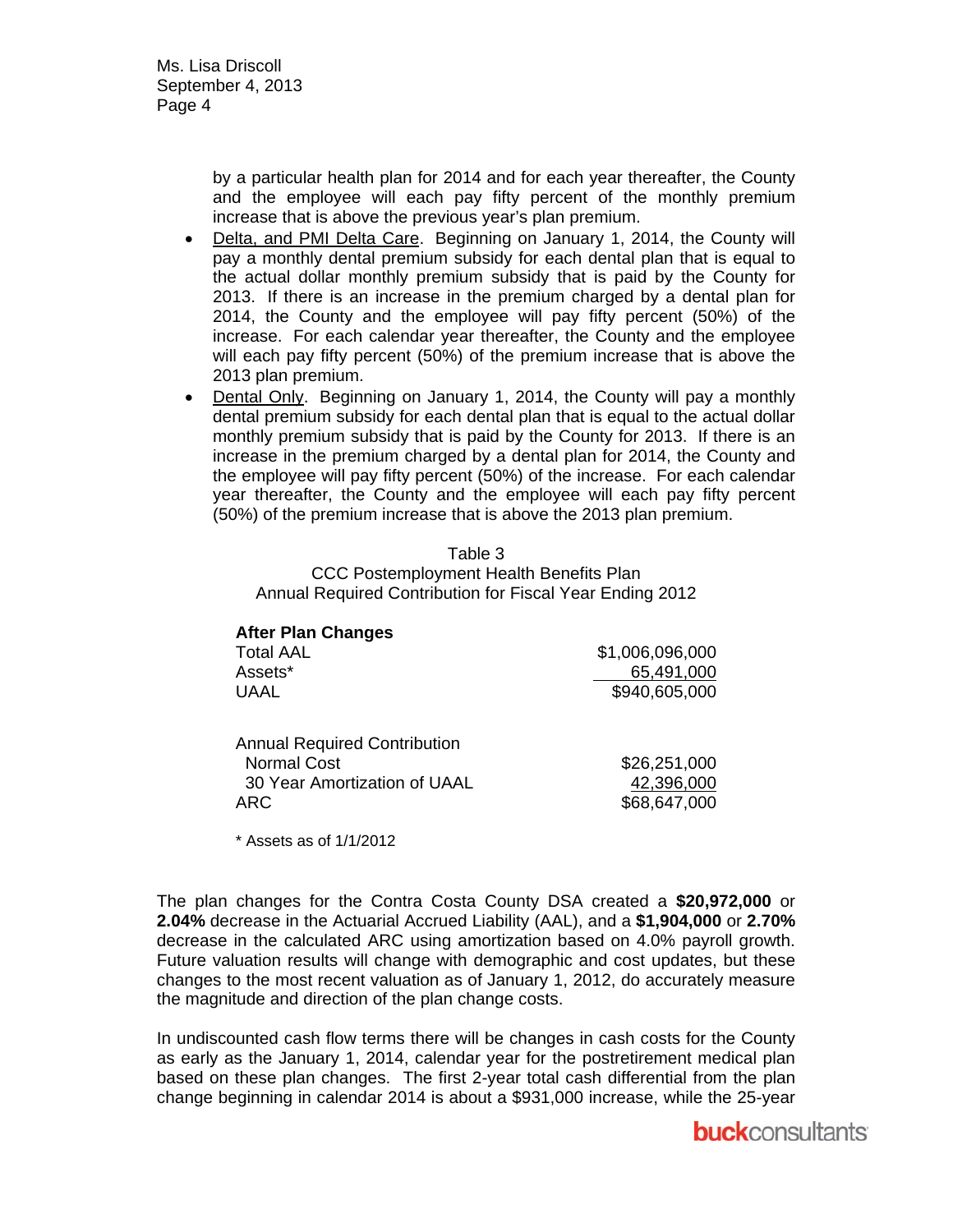Ms. Lisa Driscoll September 4, 2013 Page 5

total cash differential beginning in calendar 2014 is about a \$40,150,000 decrease. These are estimates based on current plan participation and are subject to change upon open enrollment as the plan changes may affect future retiree plan selections.

The proposed arrangement results in initial cash cost increases since for some options, 50% of the expected initial trend increase for the current premium amount is actually greater than 75% of the expected premium increase on the Kaiser Bay Area option. Over time, compounding results in the employer share will be reduced by the 50% cost share. But in the short run, especially for options currently elected by non-Medicare retirees, the 50% cost share will result in a slightly higher employer cost.

#### **Basis of Calculation**

This analysis includes all actives and retirees of County entities included in the County's CAFR and utilizing Contra Costa County (CCC) health benefits. All results rely on census and health plan data provided by the County. A listing of 7,720 active employees with an average age of 46.1 years and average service of 10.8 years was used for this study. A separate file containing 5,941 retirees and survivors was provided for this study as well. Of these individuals, DSA participants included in this analysis represented 759 active employees with an average age of 38.9 years and average service of 8.9 years, and 601 retirees and survivors. The DSA measured in this calculation included individuals identified in bargaining units V#, VH, and VN, as well as individuals with CalPERS benefits in bargaining units F8 and FW. It does not include other bargaining units that currently have the same benefits structure as DSA.

Appendix A provides the assumptions used for this actuarial analysis. Unless otherwise noted, these assumptions were developed by the prior Buck actuary. The undersigned actuaries are relying upon the work of the prior Buck actuary in stating that the assumptions are reasonable for the purpose of measurement of the County's GASB 45 costs. Other sets of assumptions may be equally reasonable for this measurement, and could produce significantly different results.

The assumptions include demographic items such as expected turnover rates, retirement rates, future trend rates, and mortality rates. The rates that we used are consistent with those used by CCCERA in its pension actuarial valuations. A discount rate of 6.32% is used throughout this analysis. This rate was developed based on the County's decision to partially prefund the plan to a dedicated irrevocable trust. Under GASB 45, the discount rate for partially funded plans reflects the proportionate amount of plan and employer assets expected to be used to pay benefits. We have not reviewed the discount rate in light of any potential difference in proportions that may result from the change in DSA benefits measured in this analysis.

All valuation results reflect the use of the Entry Age Normal (EAN) actuarial cost method. The entry age normal actuarial cost method also matches the cost method used by CCCERA for the pension valuation. For the postretirement medical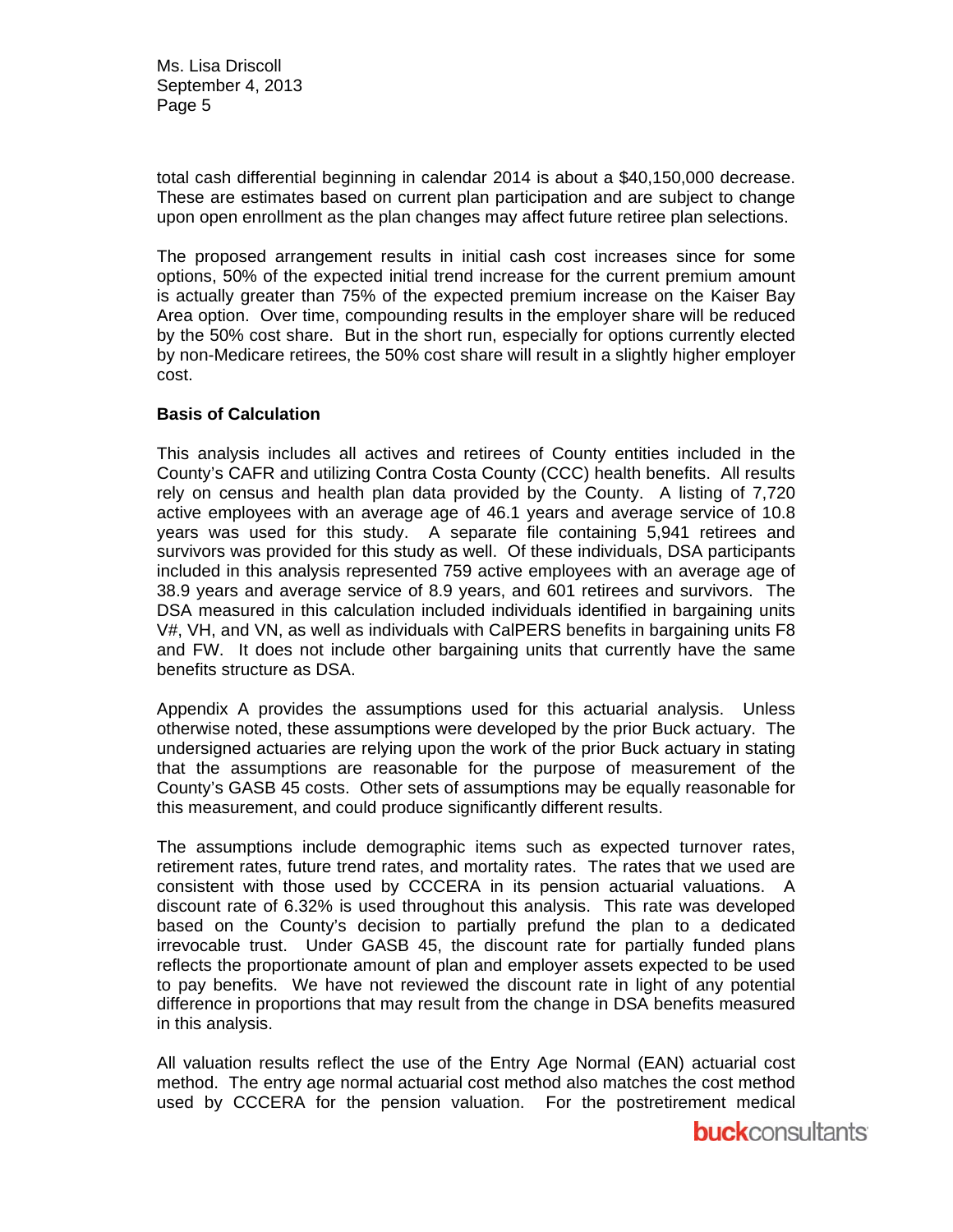Ms. Lisa Driscoll Se ptember 4, 2 2013 Pa ge 6

calculation, the entry age calculation allocates costs on a level basis over service of the individual between entry age and assumed exit ages.

As noted above, the baseline results used for the actuarial comparison of the current plan reflect the County's GASB 45 liability as presented in a report prepared by the prior Buck actuary. The amounts shown in this letter reflect an estimated split between active and retired employees for the impact of the changes for the CNA benefits from the prior 7507 report dated June 20, 2012.

The Annual Required Contribution amounts presented by the prior Buck actuary in the June 20, 2012 results reflect an amortization assuming level percentage of pay with overall projected payroll increase at the same rate as the discount rate (e.g. 6.32%), using a 30 year amortization period. The undersigned actuaries who prepared this analysis believe that an assumption of payroll growth of 6.32% may not be reasonable prospectively, and accordingly, we have provided results based on an assumed payroll growth rate of 4.0%, which we feel is more consistent with other assumptions in this analysis and the requirements of GASB 43 and 45 and is consistent with the growth rate used by CCCERA for the pension valuation. This amortization scenario retains the 30 year amortization period. We also note that the January 1, 2012, GASB 43 and 45 Valuation Report describes the amortization method as level dollar amortization, with an open 30 year period, while the county's June 30, 2012, financial statements describes the UAAL as being amortized as a level dollar amount over a 30 year closed basis, of which only twenty five years remained. These level dollar amounts would be larger than either of the scenarios presented. We can provide ARC amounts calculated on either of these bases if req quested.

Appendix B provides a glossary of commonly used terms for postretirement medical valuations. Appendix C provides a brief summary of key provisions of the plan.

Please contact us at (201) 902-2585 or (201) 902-2990 should you have any questions.

Sincerely,

Roben Simon

Robin B. Simon, FSA, EA, MAAA, JD Principal & Consulting Actuary

Frank Spare 2.

Frank R. Svara Jr., ASA, MAAA Director & & Consulting Actuary

cc: Jacqueline Farren, Buck Consultants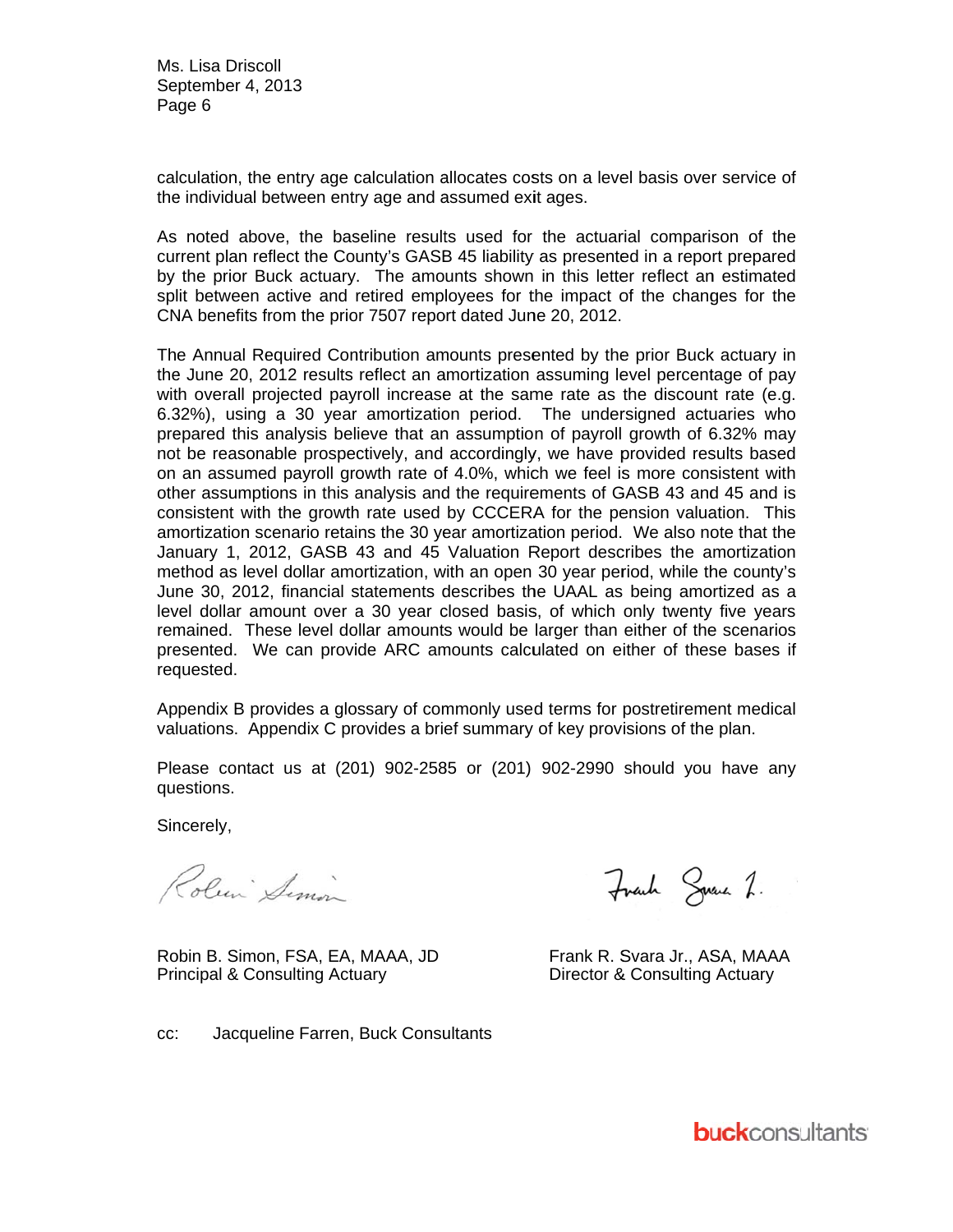#### **APPENDIX A Valuation Assumptions**

**Mortality Rates** — RP-2000 Combined Healthy Mortality Tables, projected forward with Scale AA to 2019 and 2027 for currently retired and currently active participants, respectively.

| Year | General<br><b>Withdrawals per</b><br>1,000 Lives for<br>employees with less<br>than 5 years of<br><b>Service</b> | <b>Safety</b><br><b>Withdrawals per</b><br>1,000 Lives for<br>employees with less<br>than 5 years of<br><b>Service</b> |
|------|------------------------------------------------------------------------------------------------------------------|------------------------------------------------------------------------------------------------------------------------|
| 1    | 140.00                                                                                                           | 110.00                                                                                                                 |
| 2    | 90.00                                                                                                            | 70.00                                                                                                                  |
| 3    | 80.00                                                                                                            | 50.00                                                                                                                  |
| 4    | 60.00                                                                                                            | 40.00                                                                                                                  |
| 5    | 50.00                                                                                                            | 30.00                                                                                                                  |
|      | General<br>Withdrawals per                                                                                       | <b>Safety</b><br><b>Withdrawals per</b>                                                                                |
|      | 1,000 Lives for<br>employees with more<br>than 5 years of<br><b>Service</b>                                      | 1,000 Lives for<br>employees with more<br>than 5 years of<br><b>Service</b>                                            |
| Age  |                                                                                                                  |                                                                                                                        |
| 30   | 50.00                                                                                                            | 30.00                                                                                                                  |
| 35   | 49.20                                                                                                            | 22.00                                                                                                                  |
| 40   | 42.30                                                                                                            | 16.10                                                                                                                  |
| 45   | 35.40                                                                                                            | 10.50                                                                                                                  |
| 50   | 16.80                                                                                                            | 0.00                                                                                                                   |
| 55   | 3.70                                                                                                             | 0.00                                                                                                                   |

**Withdrawal Rates** — Representative values are shown below

**New Entrants** — None Assumed.

**Dependent Assumptions** — For active employees, 80% of males and 55% of females are assumed married at retirement. Female spouses are assumed to be three (3) years younger than their husbands.

**Discount Rate** — 6.32%.

**Amortization** — Level percentage of pay with an overall projected payroll increase of 4.00%, on an open 30 year basis.

**Participation Assumption** — 98% active participation assumed upon retirement.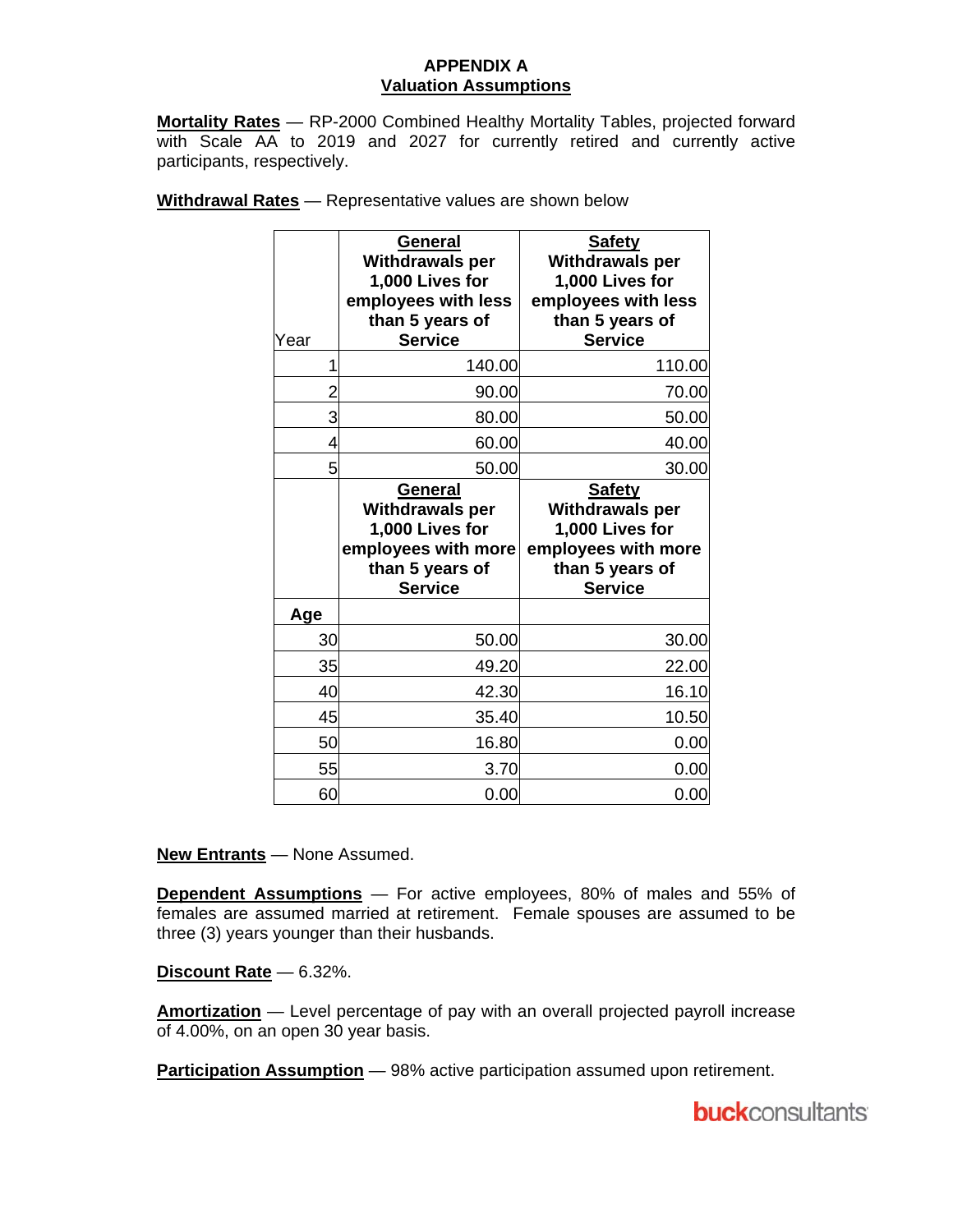#### **APPENDIX A (Continued) Valuation Assumptions**

#### **Retirement Rates**

| Probability of Eligible            |                   |        |  |  |
|------------------------------------|-------------------|--------|--|--|
| <b>Retirements During the Year</b> |                   |        |  |  |
| Age                                | General<br>Safety |        |  |  |
| 50                                 | 3.0%              | 25.0%  |  |  |
| 51                                 | 3.0%              | 20.0%  |  |  |
| 52                                 | 3.0%              | 20.0%  |  |  |
| 53                                 | 3.0%              | 20.0%  |  |  |
| 54                                 | 5.0%              | 25.0%  |  |  |
| 55                                 | 10.0%             | 30.0%  |  |  |
| 56                                 | 10.0%             | 30.0%  |  |  |
| 57                                 | 10.0%             | 40.0%  |  |  |
| 58                                 | 10.0%             | 40.0%  |  |  |
| 59                                 | 10.0%             | 40.0%  |  |  |
| 60                                 | 15.0%             | 100.0% |  |  |
| 61                                 | 20.0%             | 100.0% |  |  |
| 62                                 | 25.0%             | 100.0% |  |  |
| 63                                 | 25.0%             | 100.0% |  |  |
| 64                                 | 30.0%             | 100.0% |  |  |
| 65                                 | 35.0%             | 100.0% |  |  |
| 66                                 | 35.0%             | 100.0% |  |  |
| 67                                 | 35.0%             | 100.0% |  |  |
| 68                                 | 35.0%             | 100.0% |  |  |
| 69                                 | 35.0%             | 100.0% |  |  |

Probability of retiring at age 70 equals 100% for both General and Safety.

**Marital Characteristics** — Retirees: actual data. Active Employees: Wives are three years younger than their husbands. 80% of males and 55% of females are assumed married at retirement.

**Health Care Cost and Expense Trend** — Annual trend rates are shown below.

| Medical Trend Rates |     |  |
|---------------------|-----|--|
| by Calendar Year    |     |  |
| CY12                | 10% |  |
| CY13                | 9%  |  |
| <b>CY14</b>         | 8%  |  |
| <b>CY15</b>         | 7%  |  |
| CY16                | 6%  |  |
| CY17+               |     |  |

All calculations are based on these assumed trend rates. While premium rates for 2013 and 2014 are available, the assumed trend rates are used throughout the calculation for consistency.

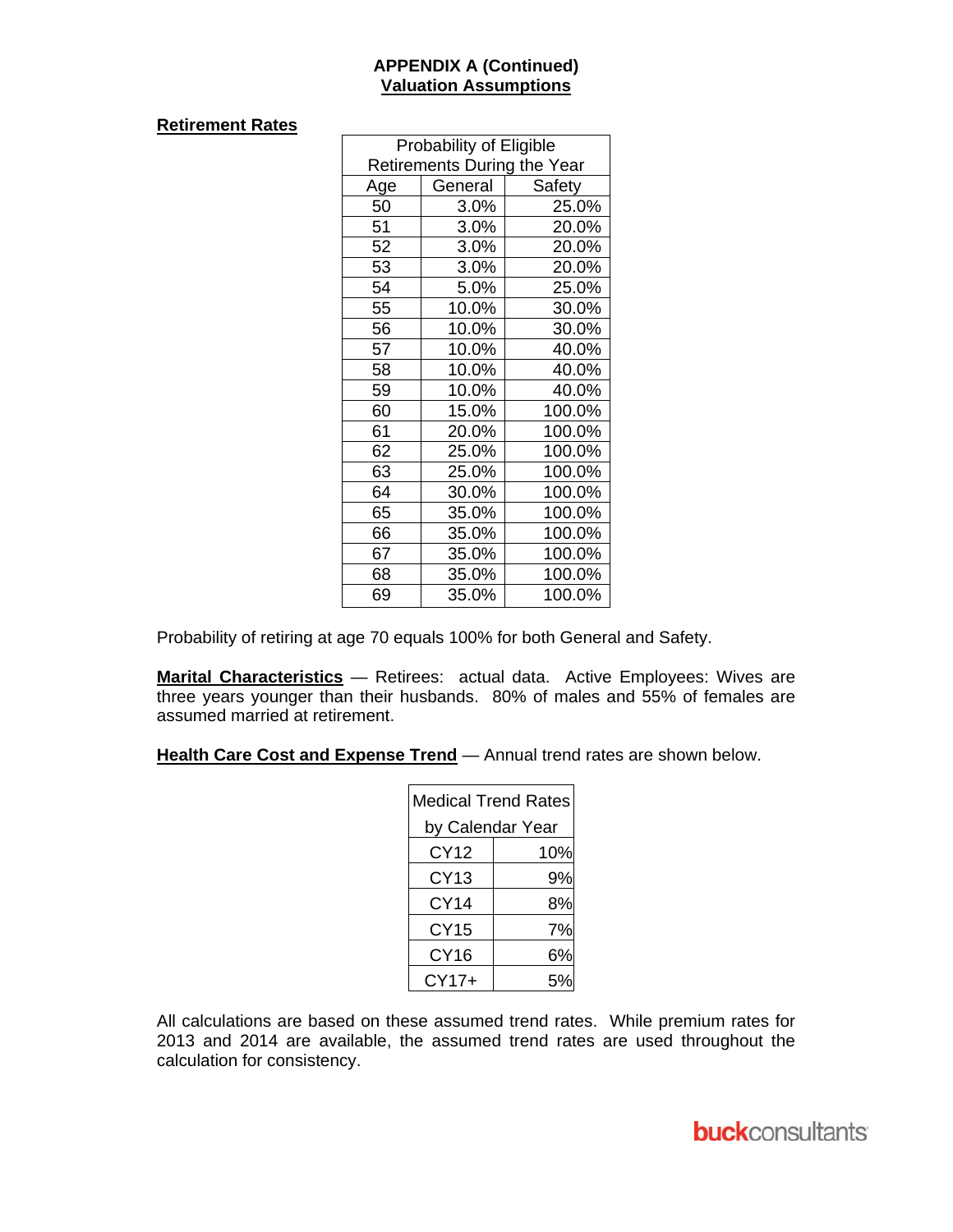#### **APPENDIX A (Continued) Valuation Assumptions**

### **Contra Costa County 2012 Rates and Contributions**

The following Premium Rates and Increases vary by bargaining unit. For illustrative purposes the following R-1A rates for 2012 cover over 75% of the current retiree population.

|                           |           | <b>Total Monthly</b><br>Premium | <b>County Monthly</b><br>Premium |
|---------------------------|-----------|---------------------------------|----------------------------------|
| Early Retirees (under 65) |           |                                 |                                  |
| <b>Kaiser</b>             | EE        | \$673.87                        | \$478.91                         |
|                           | EF        | \$1,570.11                      | \$1,115.84                       |
| <b>Health Net HMO</b>     | EE        | \$894.87                        | \$627.79                         |
|                           | <b>EF</b> | \$2,195.19                      | \$1,540.02                       |
| <b>Health Net PPO</b>     | EE        | \$1,109.51                      | \$604.60                         |
|                           | <b>EF</b> | \$2,635.73                      | \$1,436.25                       |
| CCHP - A                  |           |                                 |                                  |
|                           | EE        | \$586.13                        | \$509.92                         |
|                           | <b>EF</b> | \$1,396.49                      | \$1,214.90                       |
| $CCHP - B$                | <b>EE</b> | \$649.74                        | \$528.50                         |
|                           | EF        | \$1,543.89                      | \$1,255.79                       |
| Retirees (over65)         |           |                                 |                                  |
| <b>Kaiser Cost</b>        | EE        | \$678.32                        | \$626.37                         |
| <b>Retiree</b>            | EF        | \$1,542.28                      | \$1,397.80                       |
| <b>Kaiser Senior</b>      | EE        | \$261.96                        | \$261.95                         |
| <b>Advantage</b>          | $EE+1$    | \$707.46                        | \$707.45                         |
| <b>Health Net Cost</b>    | EE        | \$515.78                        | \$467.13                         |
| <b>Retiree</b>            | EF        | \$1031.56                       | \$934.29                         |
| <b>Health Net</b>         | EE        | \$468.83                        | \$409.69                         |
| <b>Seniority Plus</b>     | $EE+1$    | \$937.66                        | \$819.38                         |
| $CCHP - A$                | EE        | \$489.73                        | \$420.27                         |
| <b>Retiree</b>            | $EE+1$    | \$1,203.69                      | \$1,035.60                       |
| $CCHP - B$                | EE        | \$553.34                        | \$444.63                         |
| <b>Retiree</b>            | $EE+1$    | \$1,351.09                      | \$1,088.06                       |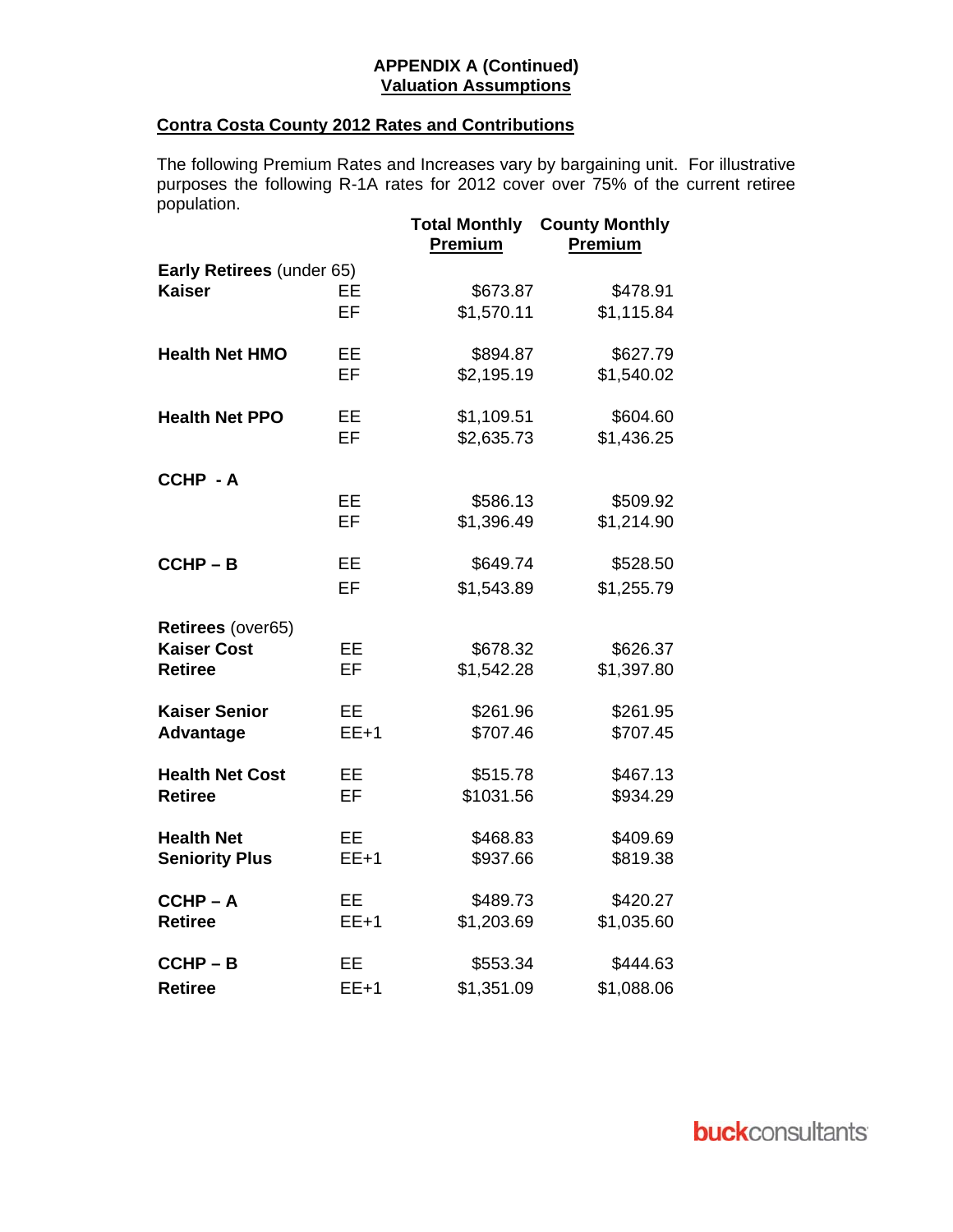#### **APPENDIX A (Continued) Valuation Assumptions**

#### **CalPERS Participating Retirees:**

For those retirees participating in CalPERS such as DSA retirees, the County contribution had been based on a percentage of the Bay Area Kaiser non-Medicare rates; the 2012 rates are shown below.

| Non-Medicare                                         |            |
|------------------------------------------------------|------------|
| Single                                               | \$610.44   |
| Employee +1 Dependent                                | \$1,220.88 |
| Employee + Family                                    | \$1,587.14 |
| Medicare                                             |            |
| <b>Medicare Retiree Only</b>                         | \$277.81   |
| Medicare Retiree & 1 Medicare Dependent              | \$555.62   |
| Medicare Retiree & 2 Medicare Dependents             | \$833.43   |
| Medicare Retiree & 1 Basic Dependent                 | \$888.25   |
| Medicare Retiree & 2+ Basic                          | \$1,254.51 |
| Medicare Retiree & Dependent & Basic Dependent       | \$921.88   |
| Basic Retiree & 1 Medicare Dependent                 | \$888.25   |
| Basic Retiree & 2 Medicare Dependents                | \$1,166.06 |
| Basic Retiree & 1 Dependent & 1 Medicare Dependent - | \$1,254.51 |
|                                                      |            |

In measuring the impact of the changes outlined in this report, costs for non-Medicare coverage were based on current medical benefit option and total premium amount reported for each employee and retiree. For current Medicare retirees as identified by their tier, we reflect the medical the cost for their current medical benefit option. For other individuals, the premiums for Medicare coverage is based on a percentage reduction off of the level of the non-Medicare coverage that is based on the average cost by tier (Medicare Retiree Only vs. Medicare Retiree and Dependent) for participants who currently have the 75%/25% inflation cost sharing provision, the bulk of whom are represented by the DSA .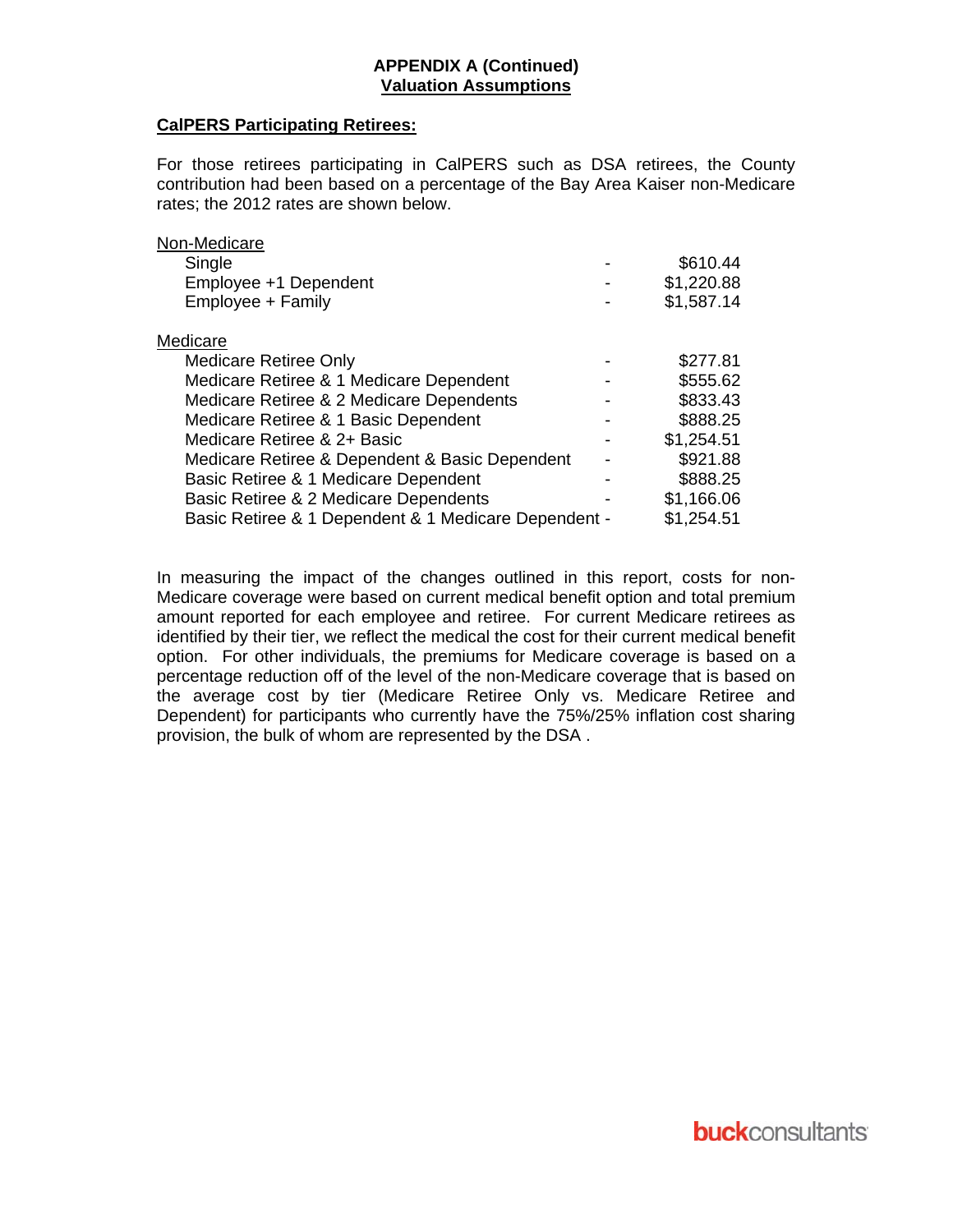#### **APPENDIX B Glossary of Terms**

Actuarial Accrued Liability (AAL) – The actuarial present value of benefits attributed to employee service rendered to a particular date.

Active Plan Participant – Any active employee who has rendered service during the credited service period and is expected to receive benefits, including benefits to or for any beneficiaries and covered dependents, under the postretirement benefit plan.

Actuarial Present Value - The value, as of a specified date, of a future benefit cost or a series of benefit costs, with each amount adjusted to reflect (a) the time value of money (through discounts for interest and (b) the probability of payment (for example, by means of decrements for events such as death, disability, withdrawal or retirement) between the specified date and the expected date of payment.

Amortization – Systematic reduction of the principal portion (only) of an asset or liability.

Annual Required Contribution – Consists of the normal cost and a portion of the total unfunded actuarial accrued liability (UAAL). The normal cost and UAAL are derived from the actuarial present value of benefits, the actuarial cost method and the plan assets.

Attribution Period – The period of an employee's service to which the expected postretirement benefit obligation for that employee is assigned.

Discount Rate – The interest rate used in developing present values to reflect the time value of money.

Health Care Cost Trend Rate – An assumption about the annual rate(s) of change in the cost of health care benefits currently provided by the postretirement benefit plan, due to factors other than changes in the composition of the plan population by age and dependency status, for each year from the measurement date until the end of the period in which benefits are expected to be paid. The Health Care Cost Trend Rate implicitly considers estimates of health care inflation, changes in health care utilization or delivery patterns, technological advances, and changes in the health status of plan participants. Differing types of service, such as hospital care and dental care, may have different trends.

Normal Cost - The portion of the Actuarial Present Value of Future Benefits attributed to employee service during a period.

Substantive Plan – The terms of a postretirement benefit plan as understood by an employer that provides postretirement benefits and the employees who render services in exchange for those benefits. The substantive plan is the basis for the accounting for that exchange transaction. In some situations an employer's cost-sharing policy, as evidenced by past practice or by communication of intended changes to a plan's cost-sharing provisions, or a past practice of regular increases in certain monetary benefits may indicate that the substantive plan differs from the extant written plan.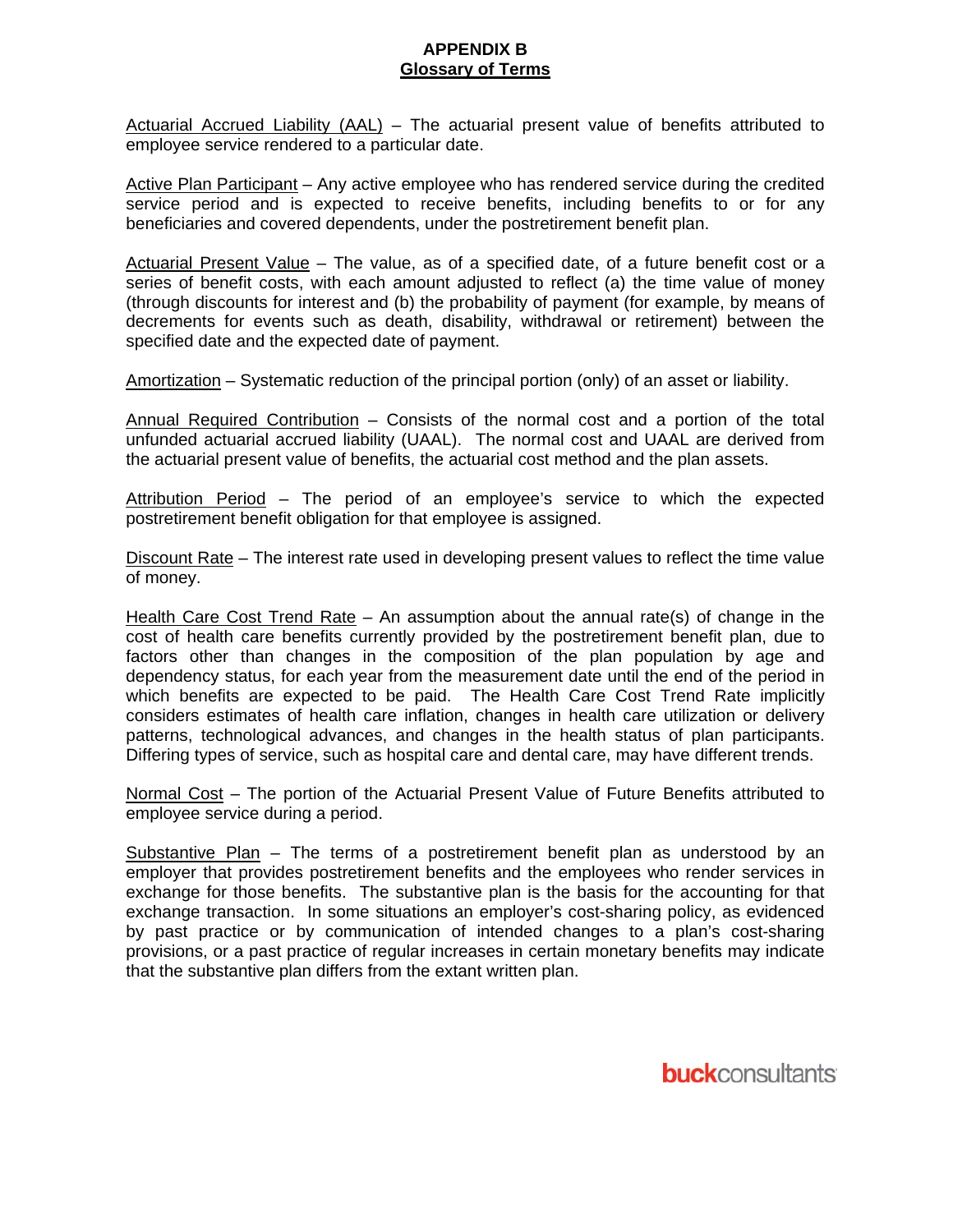#### **APPENDIX C Summary of Plan Provisions**

#### 1. Plans Available

The following medical providers are currently available to General employees: Kaiser, Health Net, and the Contra Costa Health Plan. These plans are all available to both Medicare and Non-Medicare eligible retirees in varying forms. The majority of Safety employees are covered under various CalPERS health plans. All retirees have dental options provided through the County.

#### 2. Covered Groups

All current active employees other than new tiers as established through bargaining are eligible for subsidized coverage, as are retirees currently receiving pension benefits. Employees hired after January 1, 2011 in many of the bargaining groups are eligible to participate in the medical plans only if they pay the entire stated premium. A retiree must be receiving pension benefits to receive health benefits.

3. Eligibility for Retirement (individuals hired prior to January 1, 2013)<sup>1</sup>

General employees can retire once they satisfy any of the following requirements: 50 years old with 10 years of service, 70 years old, or 30 years of service.

Safety employees can retire once they satisfy any of the following requirements: 50 years old with 10 years of service, 70 years old, or 20 years of service.

4. Dependents

Participating retirees may cover dependents at the rates given in Appendix A. Surviving dependents of deceased retirees may continue County provided coverage (medical or dental) if they pay the full stated premium. Surviving dependents of participants in CalPERS plans may continue employer subsidized premium for health coverage.

5. Significant Contribution Provisions

For Unrepresented County Employees, In Home Supportive Services, and First Five as well as Employees Represented by AFSCME Local 512, AFSCME Local 2700, Public Employees Union Local One, SEIU Local 1021 and Western Council of Engineers, Professional & Technical Engineers Association (AFL-CIO) Local 21, Public Defender s' Association, Probation Peace Officers Association, and Deputy District Attorneys' Association:

County Premium Subsidy – Non-CalPERS plans:

 $\circ$  January 1, 2012, and forward – the County's monthly subsidy will be fixed at the 2011 dollar amount

 $\overline{a}$ <sup>1</sup> The Califormia Public Employees' Pension Reform Act of 2013 (PEPRA), generally raises retirement eligibility to age 52 for non-safety employees hired after January 1, 2013.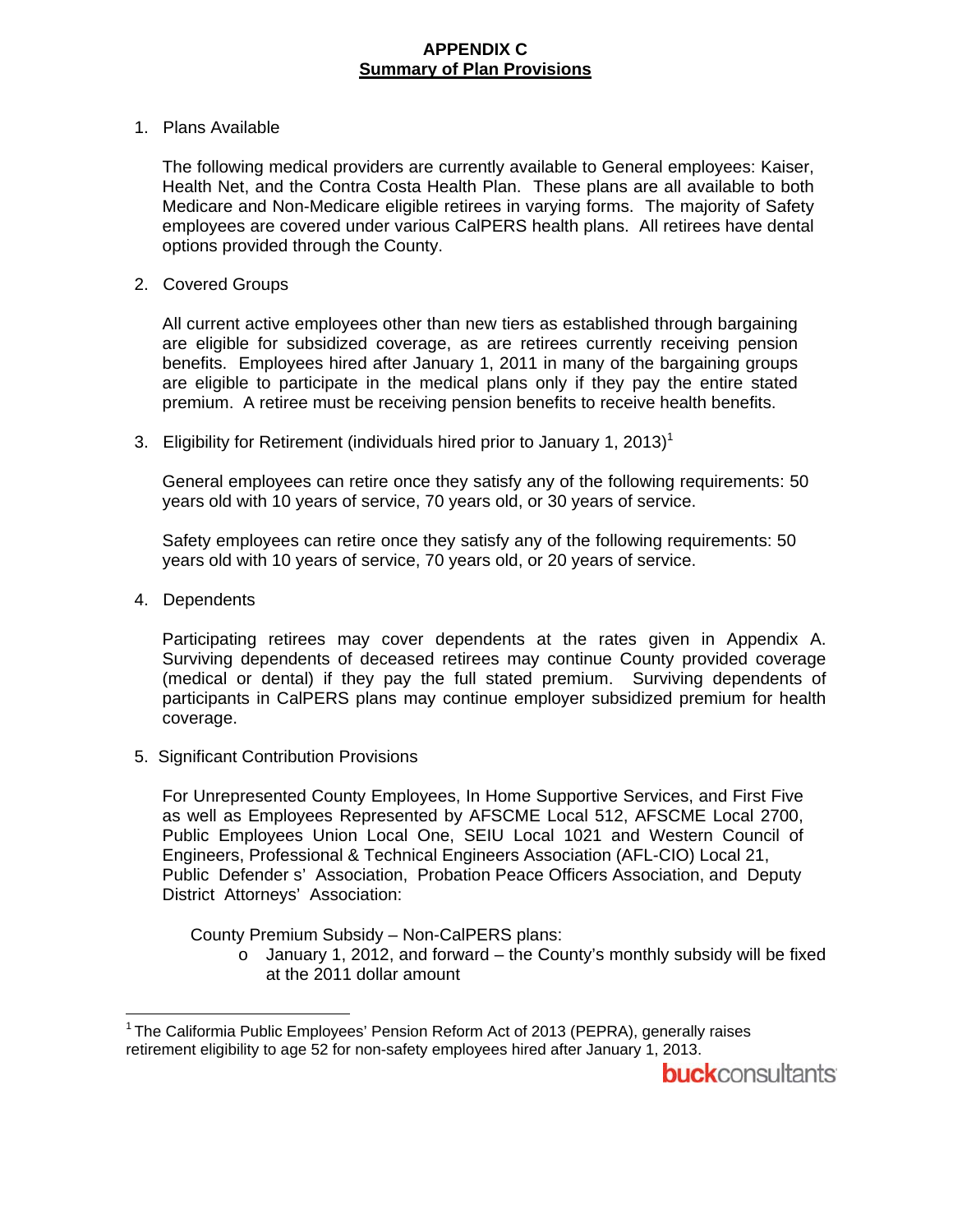#### **APPENDIX C (Continued) Summary of Plan Provisions**

For Employees Represented by the Deputy Sheriff's Association District:

County contributions for 2011 were based on an 87%/13% split of the Kaiser Bay Area Pre-Medicare retiree rates; in 2012, inflation in these rates was split 80% County/20% retiree and prior to the change measured in this calculation, for 2013, the inflation was split 75% County/25% employee and under the bargaining agreement in place before the change discussed in this letter, future inflation was to be split 75% County/25% employee.

For Employees Represented by the Physician's and Dentist's Association, United Chief Officers Association, United Professional Firefighters, IAFF, and Local 1230:

County contributions for the particular benefits offered to the bargaining groups noted are assumed to increase with trend as in the governing Memoranda of Understanding.

For Employees Represented by the Contra Costa UCOA:

As of July 1, 2012, employer/retiree contribution split is 80% employer/20% retirees—based on Kaiser Bay Area rate, with subsequent medical inflation also to be split 80% employer/20% retiree.

For Employees Represented by the Contra Costa District Attorney Investigators' Association (DAIA):

Effective September 1, 2012, the County will contribute up to an amount, equivalent to 87% of the 2011 CalPERS Kaiser Bay Area premium plus 80% of the increases premium amount for Kaiser Bay Area premium for 2012 at each level (retiree only, retiree + one, retiree + two or more) toward the covered retiree's CalPERS or CalPERS Alternative Plan (CCHP) premium plus:

Effective January 1, 2013, the County and the DAIA will divide any increase in the Kaiser Bay area premium 75% employer/25% employee.

For Employees Represented by the Contra Costa County California Nurses Association (CNA):

Employees Active as of July 1, 2012:

o Medicare. Persons who become age 65 on or after July 1, 2012, and who are eligible for Medicare must enroll in Medicare Parts A and B. Effective July 1, 2012, there will be no County subsidy for Medicare Part B.